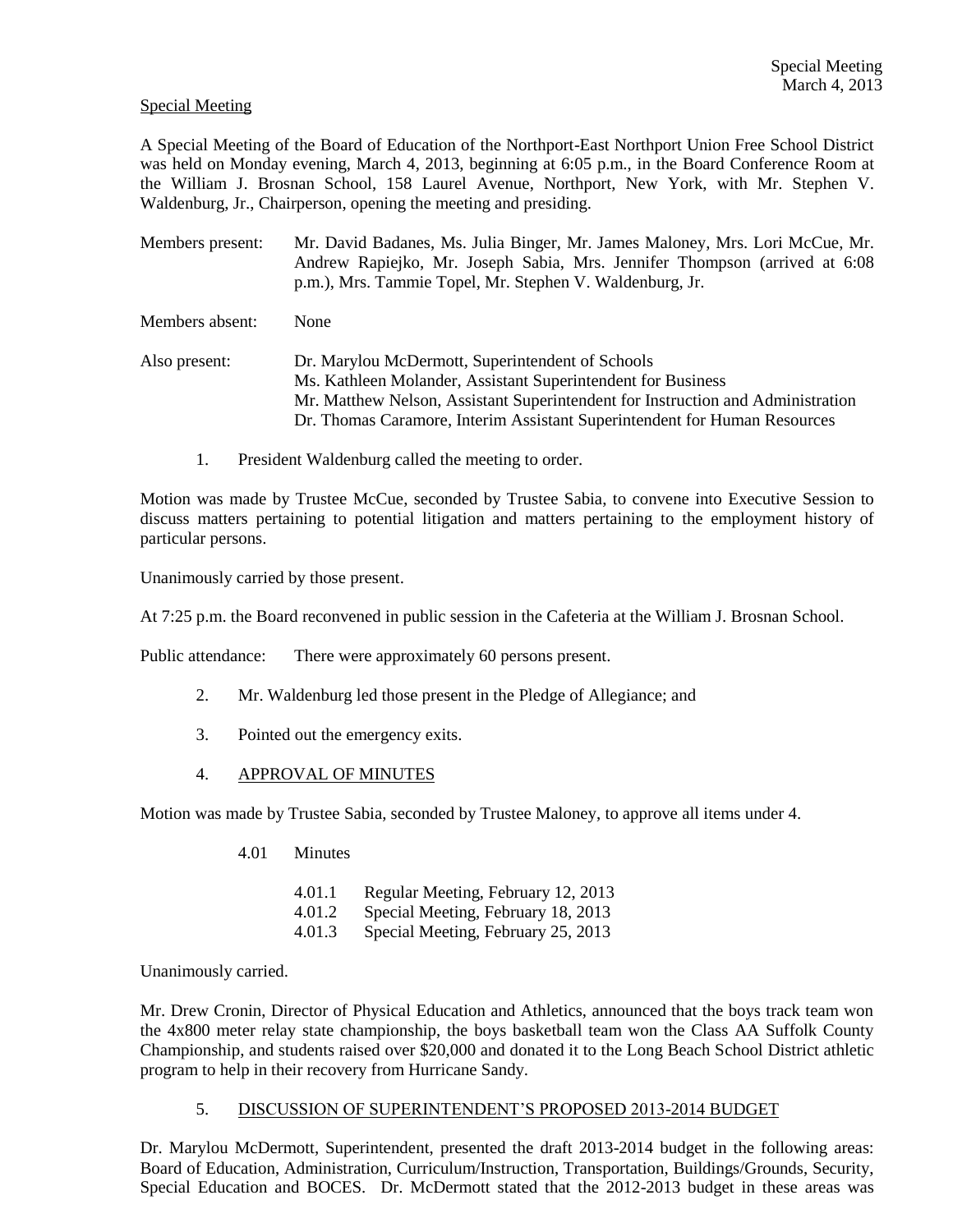\$35,895,516, the proposed 2013-2014 budget is \$34,682,656 resulting in a dollar change of -\$1,232,860 and percent change of -3.44%.

The Board discussed the following budget function codes:

| Function Code Description |                    |
|---------------------------|--------------------|
| 1010                      | Board of Education |

The Board discussed the increase in NYSIR insurance expenses.

| 1060 | District Meeting                  |
|------|-----------------------------------|
| 1240 | <b>Chief School Administrator</b> |
| 1310 | Accounting                        |
| 1311 | <b>Business Administration</b>    |
| 1320 | Auditing                          |

The Board discussed equipment replacement, decreases in 403b third party provider costs, and purchase of software to assist in the tracking of capital projects.

| 1325 | Treasurer  |
|------|------------|
| 1345 | Purchasing |

The Board discussed participation in BOCES co-op purchasing program.

1420 Legal

The Board discussed legal expenses including retainer fees and litigation expenses.

1430 Human Resources

Dr. Thomas Caramore, Interim Assistant Superintendent for Human Resources, stated that the increase in BOCES services to include BOCES NIS which was removed from the 2012-2013 budget.

1480 Public Information and Services

There was discussion regarding the number of printed editions of "Our Schools", online editions, and the printing of the District calendar.

1620 Operation of Plant

There was discussion of the upgrades to security including increased staffing at elementary schools and increased surveillance. Mr. Nolan Briggs, Supervisor of Security, stated that the budget increases are to keep students and staff safe.

The Board requested to see a comprehensive security plan, including a history, current status and future plans.

1621 Maintenance of Plant

The Board requested additional information from Mr. Tony Resca, Superintendent of Buildings and Grounds, regarding the increases to the maintenance budget.

- 1660 Central Warehouse
- 1670 Central Printing and Mailing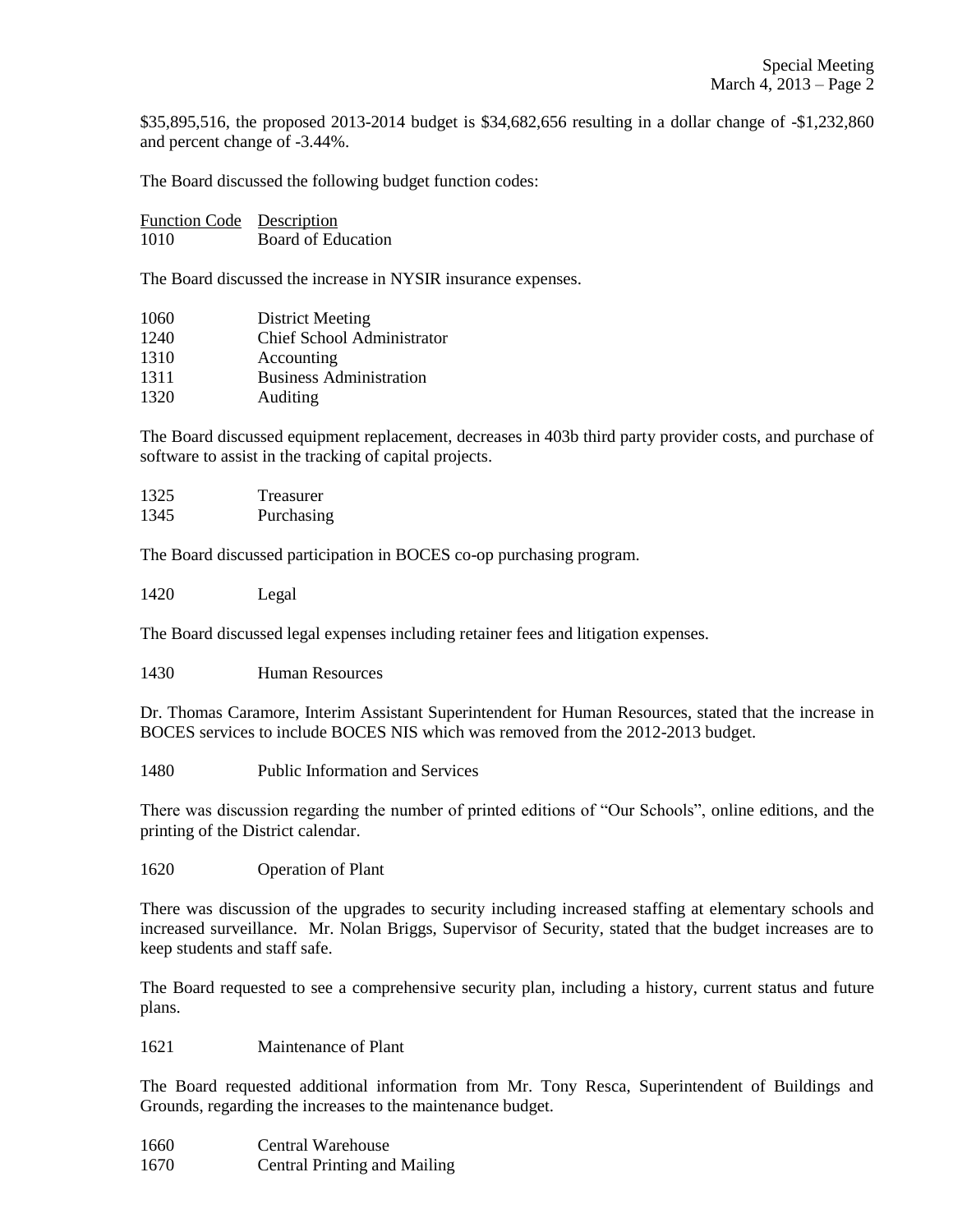The Board discussed the amount of District mailings and increased use of website posting of Districtwide mailings.

 Central Data Processing Insurance

There was a brief discussion of insurance increases.

| 1920 | <b>School Association Dues</b>         |
|------|----------------------------------------|
| 1930 | Judgment and Claims                    |
| 1980 | MTA Payroll Tax (for history only)     |
| 1981 | <b>BOCES</b> Administrative Costs      |
| 2010 | Curriculum Development and Supervision |
| 2020 | Supervision – Regular School           |
| 2040 | Supervision - Special School           |
| 2060 | Research, Planning and Evaluation      |

Mr. Matthew Nelson, Assistant Superintendent for Instruction and Administration, stated that the District's NWEA usage has increased resulting in increased fees.

- In-Service Training Instruction
- Teaching Regular School

There was discussion regarding equipment replacement, student fees, and tightening of the budget codes.

- Programs for Students with Disabilities
- Pupils with Special Needs (for history only)
- Occupational Education
- Continuing Education School
- Summer School
- School Library and Audio Visual
- Computer Assisted Instruction
- Guidance
- Health Services
- Psychological Services
- Education Related Support Services
- Social Work Services
- Co-Curricular Activities
- Interscholastic Athletics

Mr. Drew Cronin, Director of Physical Education and Athletics, stated that the decrease in boys athletic contract services was due to the reconciliation of the football helmets. There was a brief discussion regarding Section XI fees.

At 10:30 p.m., motion was made by Trustee Sabia, seconded by Trustee Maloney, to extend the meeting.

Unanimously carried.

#### District Operated Transportation

The Board discussed proposed bus replacements for the 2013-2014 school year including current replacement cycle, conditions of District vehicles, bus specifications and District needs, and State Aid percentage for bus purchases.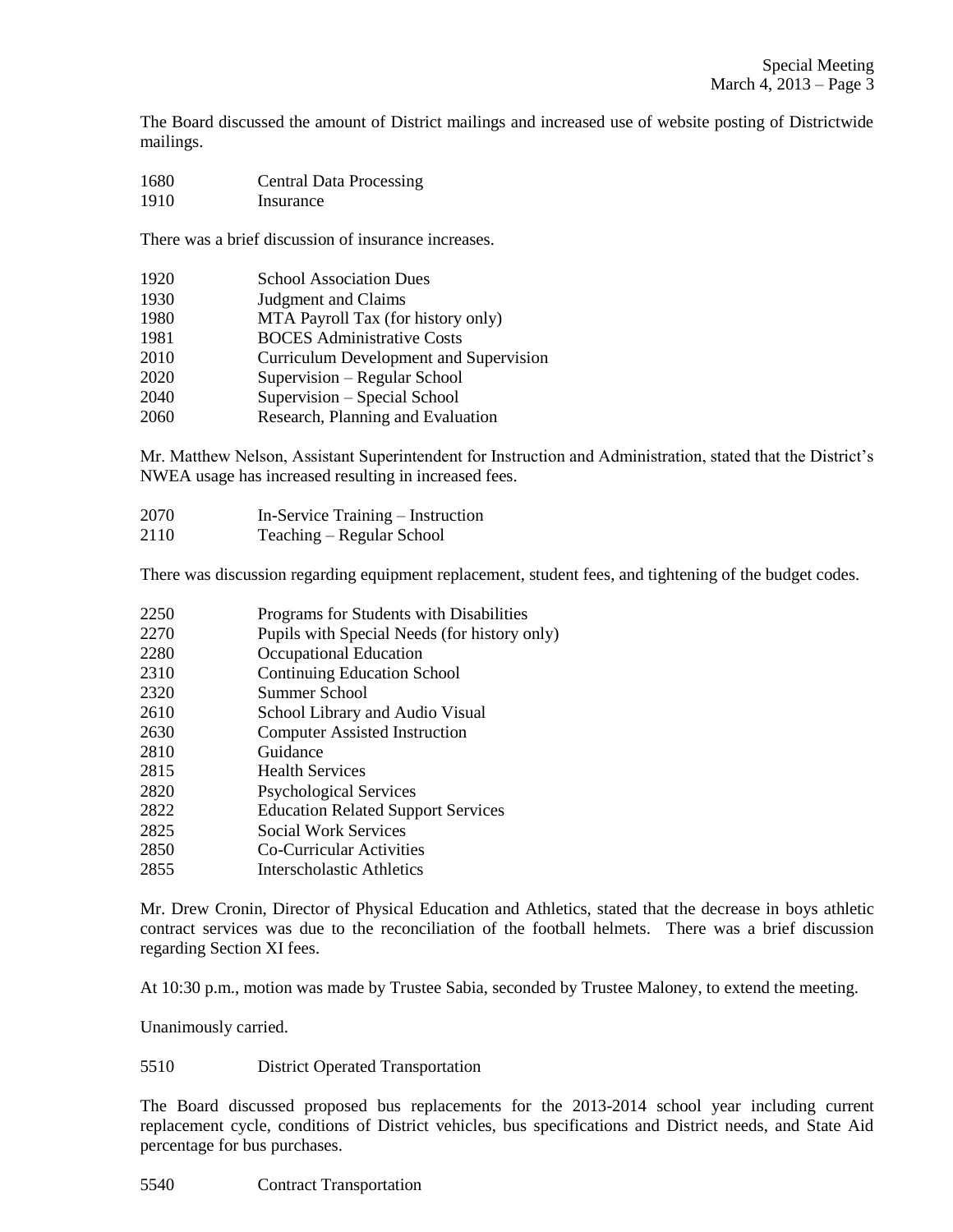- 7140 Community Recreation
- 8060 Community Civic Activities
- 9710 Serial Bonds Public Library
- 9711 Serial Bonds School Construction

Ms. Kathleen Molander, Assistant Superintendent for Business, stated that due to the District's refunding of Bonds, savings of \$206,185.70 will be realized in the 2013-2014 school year and savings realized through 2026 of \$2.5 million.

| 9760 | <b>Tax Anticipation Notes</b>                      |
|------|----------------------------------------------------|
| 9785 | Installment Purchase Debt                          |
| 9901 | Transfer to Special Aid Fund and School Lunch Fund |
| 9950 | <b>Transfer to Capital Projects Fund</b>           |

At 11:30 p.m. President Waldenburg called for a short recess.

At 11:42 p.m. the Board reconvened in public session.

6. SUPERINTENDENT'S REPORT, GENERAL

Motion was made by Trustee Thompson, seconded by Trustee Badanes, to approve all items under 6., excluding severed items 6.01.1 (Schedule A), 6.01.2 (Schedule B), and 6.06.

6.01 Personnel Schedules, each dated March 4, 2013, and each attached and made part of the official minutes:

| 6.01.1            | <b>SEVERED</b> |
|-------------------|----------------|
| $\sim$ 0.1 $\sim$ | GPIIDED        |

- 6.01.2 SEVERED
- 6.01.3 Schedule C Salary Transfer
- 6.01.4 Schedule D Extra Pay
- 6.01.5 Schedule J Committee on Special Education
- 6.01.6 Schedule K PDC NASA
- 6.01.7 Schedule L PDC UTN
- 6.02 Receiving for a second reading and adopting the following textbooks:

| 6.02.1 | Glencoe MATH Course 2           | Math 7      |
|--------|---------------------------------|-------------|
|        | Carter et al                    | McGraw Hill |
| 6.02.2 | Glencoe MATH Course 3           | Math 8      |
|        | Carter et al                    | McGraw Hill |
| 6.02.3 | <b>Glencoe MATH Accelerated</b> | Pre Algebra |
|        | Carter et al                    | McGraw Hill |
| 6.02.4 | Glencoe MATH ALGEBRA 1          | Algebra     |
|        | Carter et al                    | McGraw Hill |
|        |                                 |             |

#### 6.03 Receiving for a first reading the following textbook:

| 6.03.1 | Food and Nutrition for You | International Foods, American Regional |
|--------|----------------------------|----------------------------------------|
|        | Weixel & Wempen            | Foods. Introduction to Foods. World    |
|        | Prentice Hall 2010         | Cuisine                                |
|        |                            | Grades 9-12                            |

6.04 Approving the following resolution: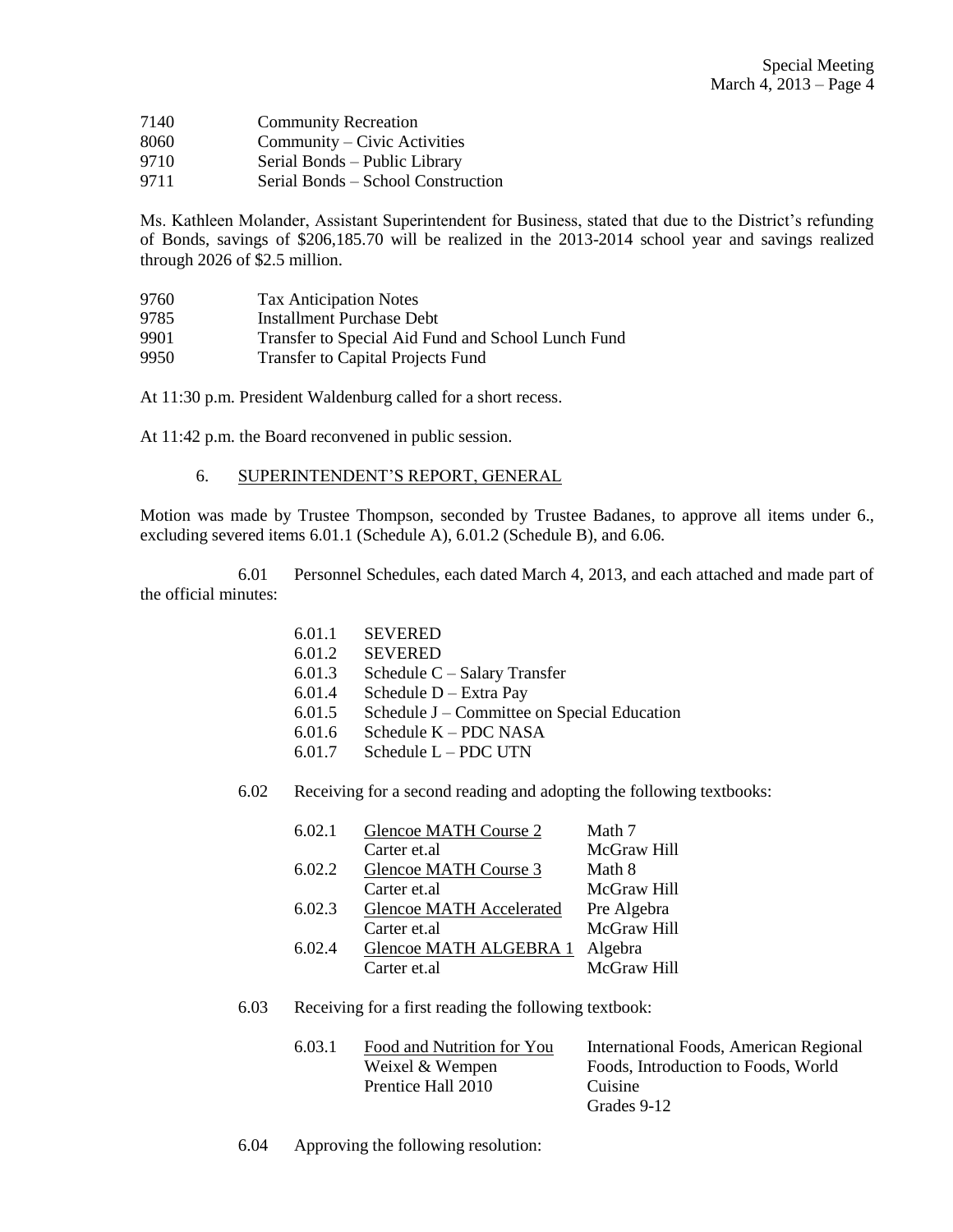"BE IT RESOLVED, that the Board of Education hereby approves a certain Stipulation of Settlement dated February 26, 2013 between the District and the United Teachers of Northport, which resolves a grievance dispute between the parties; and

BE IT FURTHER RESOLVED, that the President of the Board of Education is hereby authorized to execute said Stipulation of Settlement, which stipulation was reviewed by the Board in executive session"

6.05 Adopting the proposed School Calendar for 2013-2014

Vote on Trustee Thompson's motion to approve all items under 6., excluding severed items 6.01.1 (Schedule A), 6.01.2 (Schedule B), and 6.06 was unanimously carried.

Motion was made by Trustee Thompson, seconded by Trustee McCue, to approve items 6.01.1 (Schedule A) and 6.01.2 (Schedule B)

| 6.01.1 | Schedule $A -$ Certified Staff       |
|--------|--------------------------------------|
| 6.01.2 | Schedule B – Non-Instructional Staff |

Revision was made to Schedule A items #21 and #22 to replace the word "teachers" with "staff".

Vote on Trustee Thompson's motion to approve items 6.01.1 (Schedule A) and 6.01.2 (Schedule B) was unanimously carried.

Motion was made by Trustee McCue, seconded by Trustee Topel to approve all items under 6.06.

Motion was made by Trustee Badanes, seconded by Trustee Sabia, to table item 6.06.2

Vote on Trustee Badanes' motion was as follows:

- YES: Mr. Badanes, Ms. Binger, Mr. Maloney, Mrs. McCue, Mr. Rapiejko, Mr. Sabia, Mrs. Thompson, Mrs. Topel
- NO: Mr. Waldenburg

Motion passed.

- 6.06 Receiving for a first reading revisions to the following policies:
	- 6.06.1 #9510.4 *Terms and Conditions of Employment for Security Personnel* 6.06.2 TABLED

Vote on Trustee McCue's motion to approve all items under 6.06 with the exception of tabled item 6.06.2 was unanimously carried.

## 7. SUPERINTENDENT'S REPORT FINANCIAL

Motion was made by Trustee Thompson, seconded by Trustee Binger, to approve all items under 7.0, including Supplemental 7.32 (Rider to Agreement), 7.33 (Rider to Agreement), and 7.34 (Federal Single Audit).

- 7.01 Taking specified action on the following BIDS:
	- 7.01.1 AWARD: Science Supplies & Equipment
	- 7.01.2 AWARD: Art Supplies & Equipment
	- 7.01.3 AWARD: Physical Education Supplies & Equipment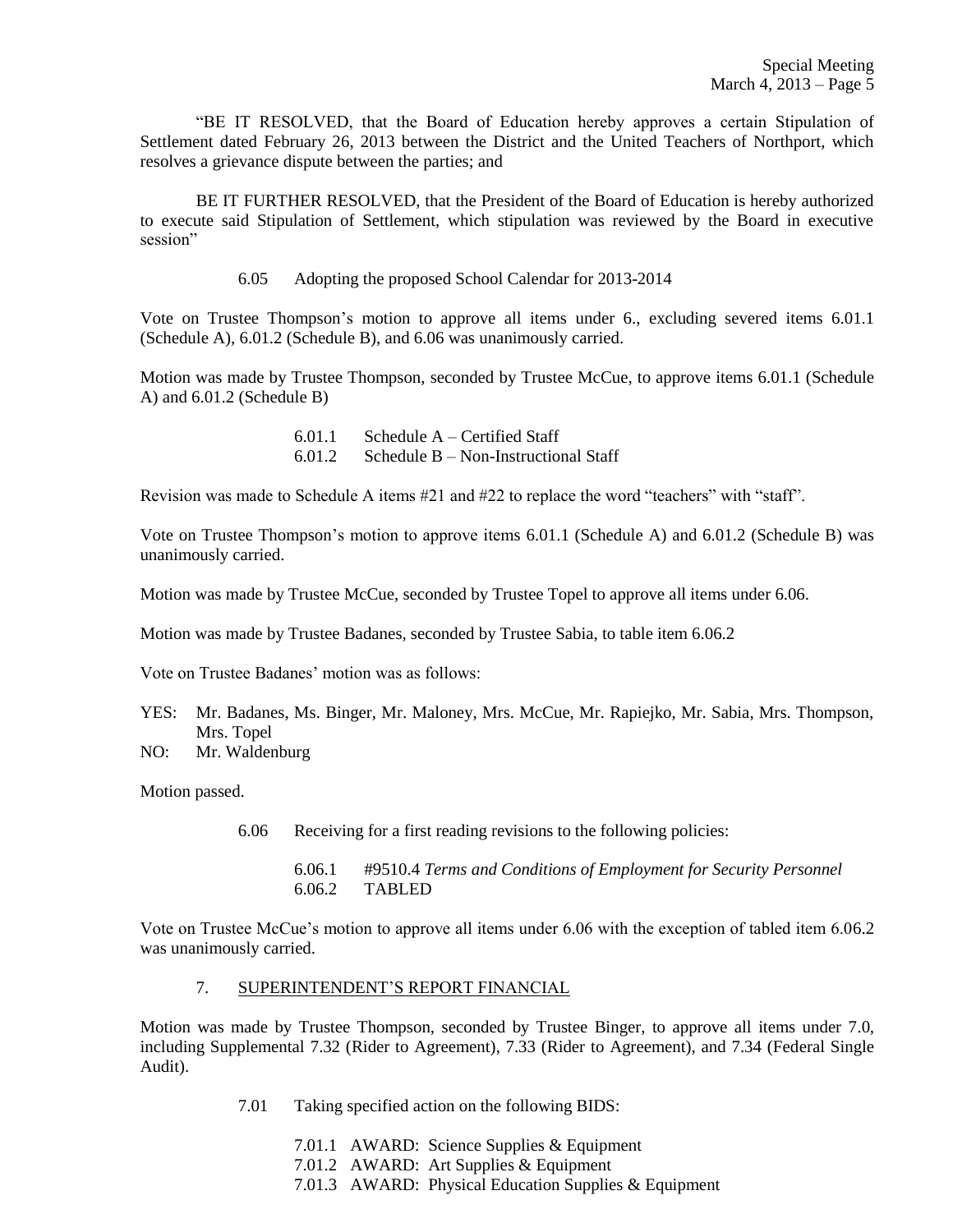7.01.4 AWARD: Athletic Supplies & Equipment 7.01.5 AWARD: Technology Supplies & Equipment 7.01.6 AWARD: Athletic Apparel

7.02 Approving Claims Auditor's Reports for Warrants and Schedule of Claims

Warrants and Schedule of Claims for payments dated: December 2012 (Wire Transfer Report), December 14, 2012 (Payroll Trust & Agency Warrant), December 14, 2012 (Accounts Payable Warrant), December 28, 2012 (Payroll Trust & Agency Warrant), December 28, 2012 (Accounts Payable Warrant), December 2012 (Claims Audit Report)

7.03 Approving Claims Auditor's Report – Payroll Audit for the Payroll Distribution/Audit dated December 14, 2012 (Northport Middle School)

7.04 Approving Monthly Revenue and Budget Status Reports – School Lunch Fund for the month ending December 2012

7.05 Approving Monthly Revenue and Budget Status Reports – Special Aid Fund for the month ending December 2012

7.06 Approving Monthly Revenue and Budget Status Reports – General Fund for the month ending December 2012

7.07 Approving Monthly Revenue and Budget Status Reports – Capital Fund for the month ending December 2012

7.08 Approving Treasurer's Report and Monthly Summary of Receipts and Disbursements:

7.08.1 Treasurer's Report for the period December 1, 2012 through December 31,

7.08.2 Monthly Summary of Receipts and Disbursements for December 2012

- 7.09 Approving Schedule of Investments as of December 31, 2012
- 7.10 Approving Collateral Schedules for December 2012
- 7.11 Approving Bank Reconciliation Reports for the Month Ended December 31, 2012
- 7.12 Approving School Lunch Profit and Loss Statement, December 2012

7.13 Approving Student Activity Account Report for October 2013 through December 2013 from:

- 7.13.1 Northport High School
- 7.13.2 East Northport Middle School
- 7.13.3 Northport Middle School

7.14 Approving the October 1, 2012 – December 31, 2012 Quarterly Budget Transfer Report

7.15 Approving the 2012-2013 Quarterly Trial Balance Reports – All Funds for October 1, 2012 – December 31, 2012

# 2012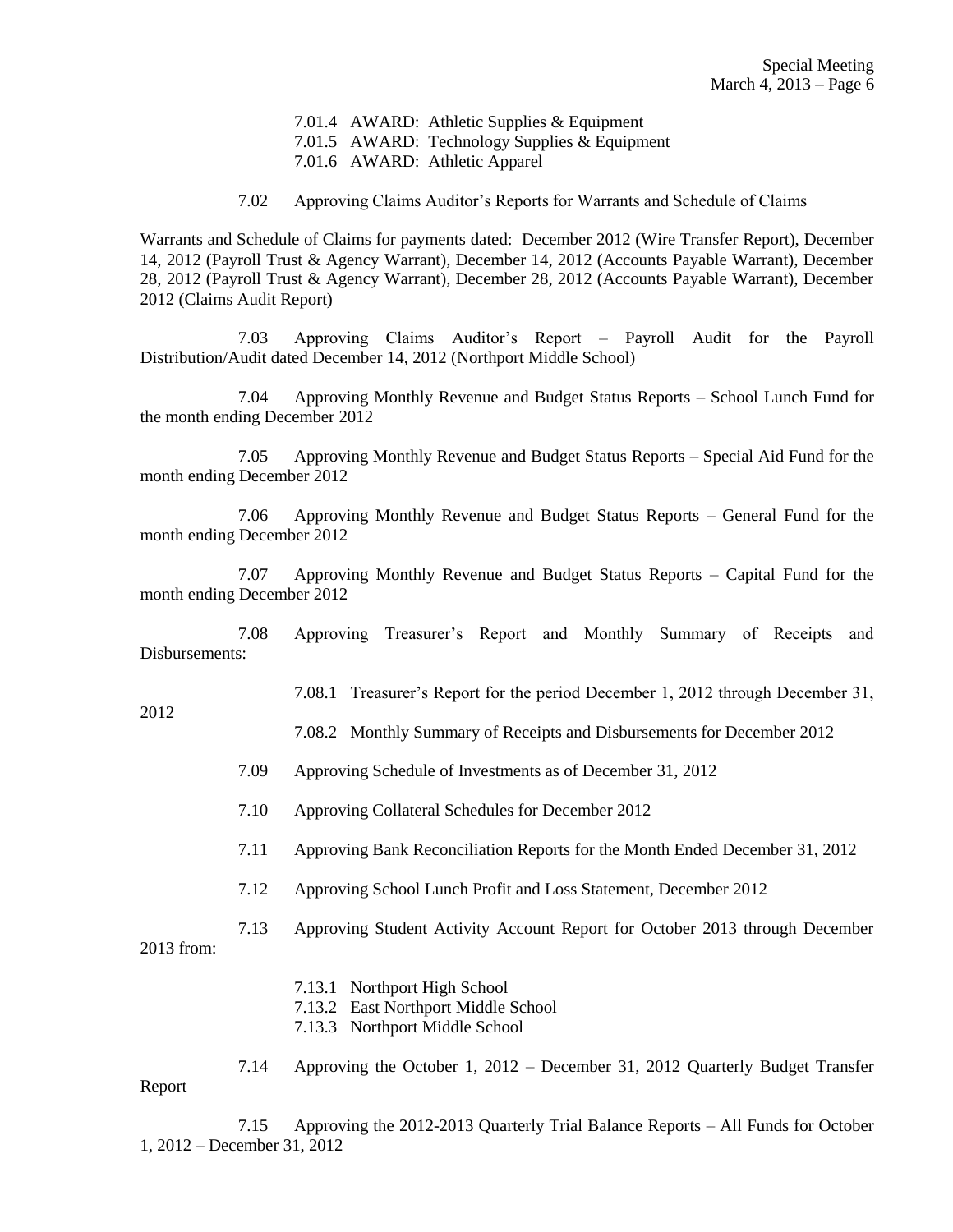7.16 Increasing the following Community Service Fees:

7.16.1 Driver Education: Students on free and reduced lunch to \$215.00 plus \$5.00 registration fee

7.16.2 Community Education Courses: Increase of approximately \$2.00 using a per hour formula

7.16.3 Summer Recreation Program: Weekly cost to \$180.00 per week, Before/After Program to \$40.00 per week

7.17 Approving an Agreement between the Boston Symphony Orchestra, Inc. and Northport High School (Working with the Masters/Visiting Ensemble Masterclasses)

7.18 Approving a Revised Hotel Contract between the 1863 Inn of Gettysburg and the Northport-East Northport Union Free School District (FAS)

7.19 Approving a 2012-2013 Service Agreement 4201 School between the Northport-East Northport Union Free School District and the Henry Viscardi School

7.20 Approving a 2012-2013 Agreement between the Northport-East Northport Union Free School District and The Summit School

7.21 Approving the following resolution:

"BE IT RESOLVED, that the Board of Education hereby gratefully accepts a donation of \$3,470.80 from FRIENNDS of Northport, Inc. to be used by the Community Drug & Alcohol Task Force and increase the 2012-2013 budget code A2110.4010.00.3209 by \$3,740.80 for this purpose.

This donation represents 100% of the proceeds generated by the 2011 Gala fundraiser hosted by FRIENNDS at the Engeman Theater.

BE IT FURTHER RESOLVED, that the Board of Education hereby approves an increase in the revenue code A2705 of the 2012-2013 budget by \$3,740.80 with the understanding that this increase in revenue is the result of donations from FRIENNDS of Northport Inc."

7.22 Receiving the following donations to the District:

|                      | 7.22.1 \$50.00 from Catherine Zenkus to the David Trachtenberg Memorial        |
|----------------------|--------------------------------------------------------------------------------|
| Scholarship          |                                                                                |
|                      | 7.22.2 \$50.00 from Jennifer and Mark McCullough to the David Trachtenberg     |
| Memorial Scholarship |                                                                                |
|                      | 7.22.3 \$50.00 from Demetria and Robert Kaczenski to the David Trachtenberg    |
| Memorial Scholarship |                                                                                |
|                      | 7.22.4 \$100.00 from Gregory and Beatrice Guido to the David Trachtenberg      |
| Memorial Scholarship |                                                                                |
|                      | 7.22.5 \$25.00 from Susan and Daniel Torpey to the David Trachtenberg Memorial |
| Scholarship          |                                                                                |
|                      | 7.22.6 \$25.00 from Daniel and Susan Torpey to the David Trachtenberg Memorial |
| Scholarship          |                                                                                |

7.23 Approving a License and Operating Agreement between the Board of Education of the Northport-East Northport Union Free School District and SCOPE Education Services for After School Child Care and Extended Kindergarten Programs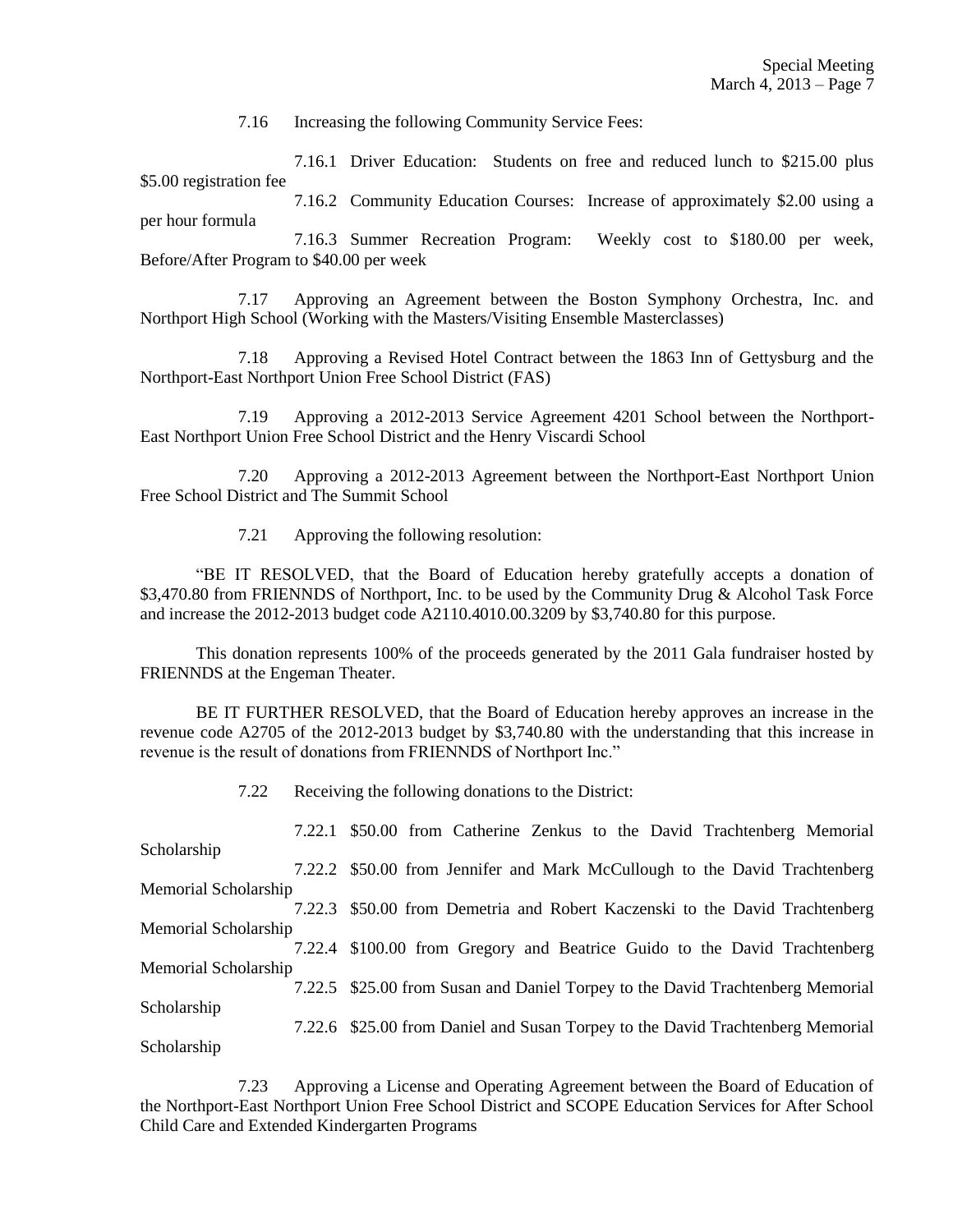7.24 Authorizing the Board President to sign contracts with the following school districts to provide health services for Northport-East Northport students attending schools in that district during the 2012-2013 school year:

7.24.1 Patchogue-Medford Union Free School District, two (2) students attending SAPPO School @ \$747.14, totaling \$1,494.28.

7.24.2 Jericho Public Schools, fifteen (15) students attending Long Island Lutheran MS/HS @ \$985.28, totaling \$14,779.20.

7.25 Approving a 2012-2013 Educational Services Agreement between The Daytop Preparatory School and the Northport-East Northport Union Free School District

7.26 Approving an Agreement between the Board of Education of the Northport-East Northport Union Free School District and Sweetbriar Nature Center (PRS)

7.27 Approving a Rider to Agreement between the Board of Education of the Northport-East Northport Union Free School District and Curriculum Travel of America (NMS)

7.28 Approving an Amendment to an Agreement with Robyn Mikulas, O.T., P.C., Occupational Therapy provider, to include therapist Michelle Tisi

7.29 Authorizing the administration to survey the community to determine the extent of need for a school breakfast program for the 2013-2014 school year

7.30 Approving the following resolution:

"BE IT RESOLVED, that the Board of Education hereby gratefully accepts a donation of \$8,038 from Northport-East Northport residents whose names are more fully set forth in the attached document, for the purpose of the Northport High School Orchestra trip to Boston and increase the 2012-2013 budget code A2110.4010.00.2100 by \$8,038 for this purpose.

BE IT RESOLVED, that the Board of Education hereby approves an increase in the revenue code A2705 of the 2012-2013 budget by \$8,038 with the understanding that this increase in revenue is the result of donations from Northport-East Northport residents"

7.31 Approving the General Fund Projected Cash Flow Statement for the year ending 2012-2013, Actual Data July 1, 2012 – December 31, 2012, Estimated Data January 1, 2013 – June 30, 2013

7.32 Approving a Rider to Agreement between the Board of Education of the Northport-East Northport Union Free School District and Gerber Tours, Inc. (PRS)

7.33 Approving a Rider to Agreement between the Board of Education of the Northport-East Northport Union Free School District and Schoolman Transportation System d/b/a Classic Coach (NAS)

7.34 Accepting the Federal Single Audit for the year ended June 30, 2012

Vote on Trustee Thompson's motion to approve all items under 7.0, including Supplemental 7.32 (Rider to Agreement), 7.33 (Rider to Agreement), and 7.34 (Federal Single Audit) was unanimously carried.

## 8. SUPERINTENDENT'S REPORT – FOR INFORMATION ONLY

8.01 Schedule H – Use of Facilities